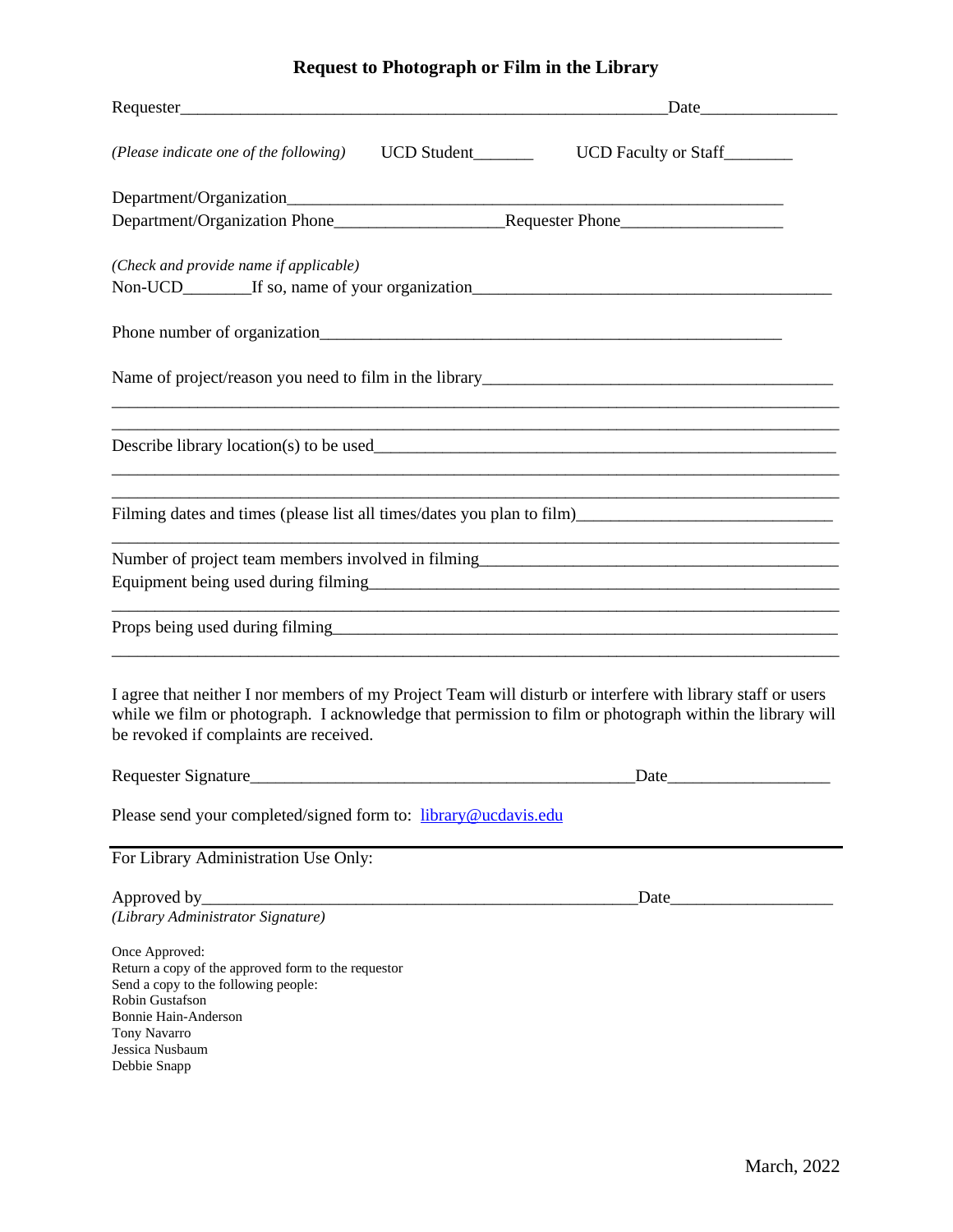## *Principles of Community*

## *Prologue:*

UC Davis is a diverse community comprised of individuals having many perspectives and identities. We come from a multitude of backgrounds and experiences, with distinct needs and goals. We recognize that to create an inclusive and intellectually vibrant community, we must understand and value both our individual differences and our common ground. The UC Davis Principles of Community is an aspirational statement that embodies this commitment, and reflects the ideals we seek to uphold.

The University of California, Davis, is first and foremost an institution of learning, teaching, research and public service. UC Davis reflects and is committed to serving the needs of a global society comprising all people and a multiplicity of identities. The university expects that every member of our community acknowledge, value, and practice the following guiding principles.

We affirm the dignity inherent in all of us, and we strive to maintain a climate of equity and justice demonstrated by respect for one another. We acknowledge that our society carries within it historical and deep-rooted injustices and biases. Therefore, we endeavor to foster mutual understanding and respect among the many parts of our whole.

[We affirm the right of freedom of expression within our community.](https://diversity.ucdavis.edu/affirm-right-freedom-expression) We affirm our commitment to non-violent exchange and the highest standards of conduct and decency toward all. [Within](https://diversity.ucdavis.edu/we-reject-violence-all-forms)  [this context we reject violence in all forms.](https://diversity.ucdavis.edu/we-reject-violence-all-forms) We promote open expression of our individuality and our diversity within the bounds of courtesy, sensitivity and respect. We further recognize the right of every individual to think, speak, express and debate any idea limited only by university regulations governing time, place and manner.

[We confront and reject all manifestations of discrimination,](https://diversity.ucdavis.edu/confront-and-reject-all-manifestations-discrimination) including those based on race, ethnicity, gender and gender expression, age, visible and non-visible disability, nationality, sexual orientation, citizenship status, veteran status, religious/non-religious, spiritual, or political beliefs, socio-economic class, status within or outside the university, or any of the other differences among people which have been excuses for misunderstanding, dissension or hatred. We recognize and cherish the richness contributed to our lives by our diversity. We take pride in all our achievements, and we celebrate our differences.

We recognize that each of us has an obligation to the UC Davis community of which we have chosen to be a part. We will strive to build and maintain a culture and climate based on mutual respect and caring.

Visit link here: https://diversity.ucdavis.edu/principles-community